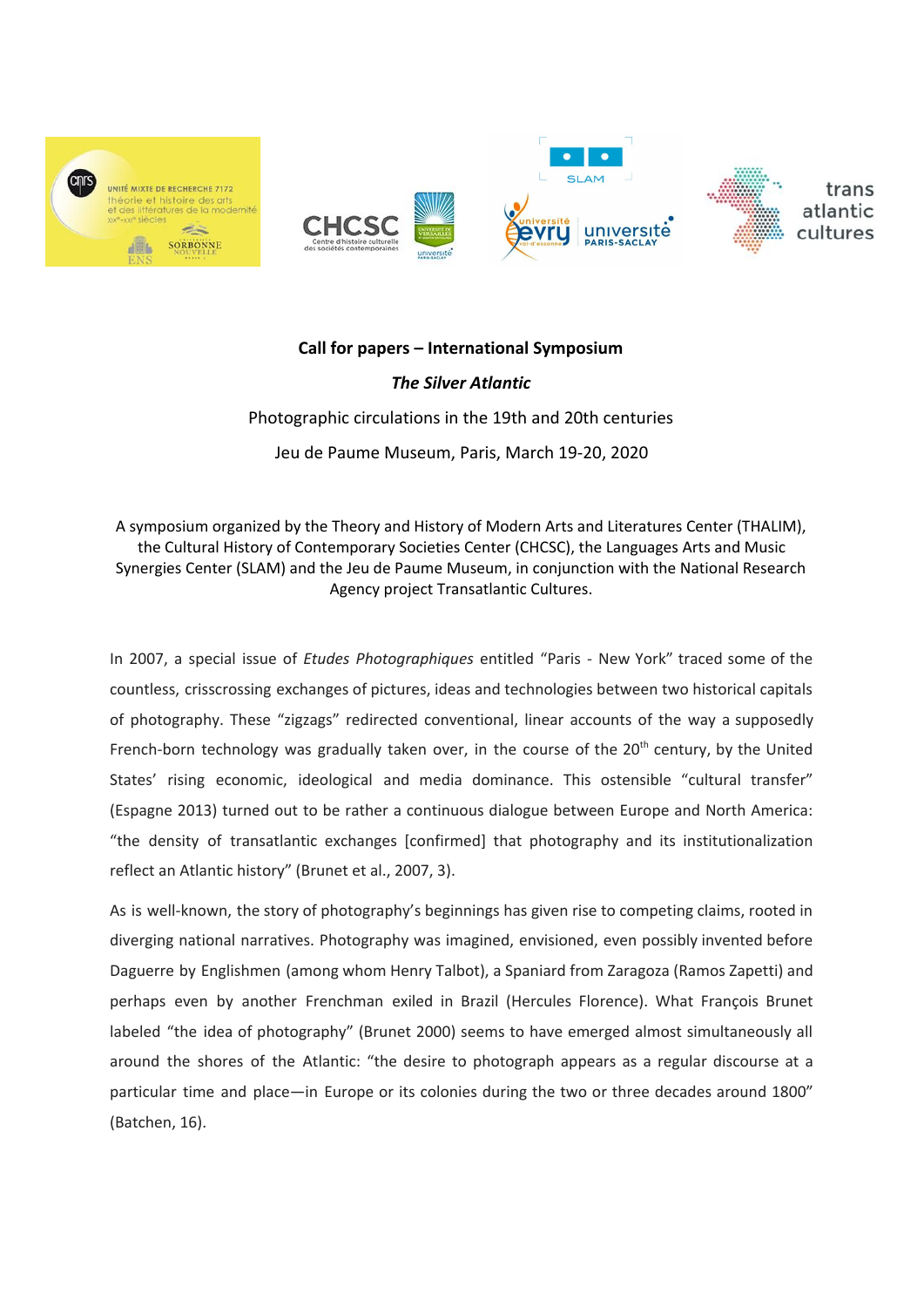The "Silver Atlantic" conference ambitions precisely to follow the zigzags cutting across the region, before the visual culture of the end of the 20th century was fundamentally transformed and globalized by digital technology and the apparent dematerialization of images. The construction of Atlantic cultures was partly played out in the way this "desire to photograph" crossed the Atlantic. Circulating pictures and publications, travelling professional and amateur practitioners, the international market for equipment and the organization of exhibitions all contributed to substantial commercial and cultural exchanges.

These crossings first reached major Atlantic capitals and harbors. They linked migrants' homelands to the frontiers of exile (Kroes 2007, 34-53), mission fields and battlefields, tourism hotspots and mysterious horizons. To do so, photographs traveled by ship, cable, plane, and even inside a famous Mexican suitcase (Young 2010). Travels and correspondence, artistic circulations, institutional and cultural exchanges helped maintain kinships, invent friendships, foster political or religious networks throughout the region, nourishing common narratives across the ocean. The image Atlantic materialized both connection and distance, community and separation. It gave shape to empires, fed both propaganda and trade, and even invented a utopian "Family of Man" in the aftermath of the World War II (Stimson 2006, 87).

Papers presented in this conference should therefore focus on the contribution of photographs to the Atlantic visualscape (Schneider 2013, 36), the "image world" evoked by Deborah Poole to describe the visual economy linking the Andes, Africa, Europe and the United States (Poole 1997, 7).

# **We invite submissions on topics including, but not limited to:**

- The material circulation of pictures and publications
- Circulations of actors (photographers, gallery owners, agents...), ideas (theories, books, translations...) and practices (forms, genres...)
- Circulation of technology
- Commercial and institutional exchanges (agencies, museums, exhibitions, publishing houses, companies, etc.)

This symposium is part of the international research project "Transatlantic Cultures". Launched in 2015 by the Cultural History of Contemporary Societies Center (Paris-Saclay), the University Sorbonne-Nouvelle Paris 3 and the University of São Paulo, this project gathers a team of 40 researchers from 19 universities in Europe, Africa and the Americas. It will produce a *Digital Platform for Transatlantic Cultural History* edited in four languages (English, French, Spanish and Portuguese) whose aim is to analyze the cultural dynamics of the Atlantic Area and its central role in the contemporary process of globalization. Additional information: <https://tracs.hypotheses.org/>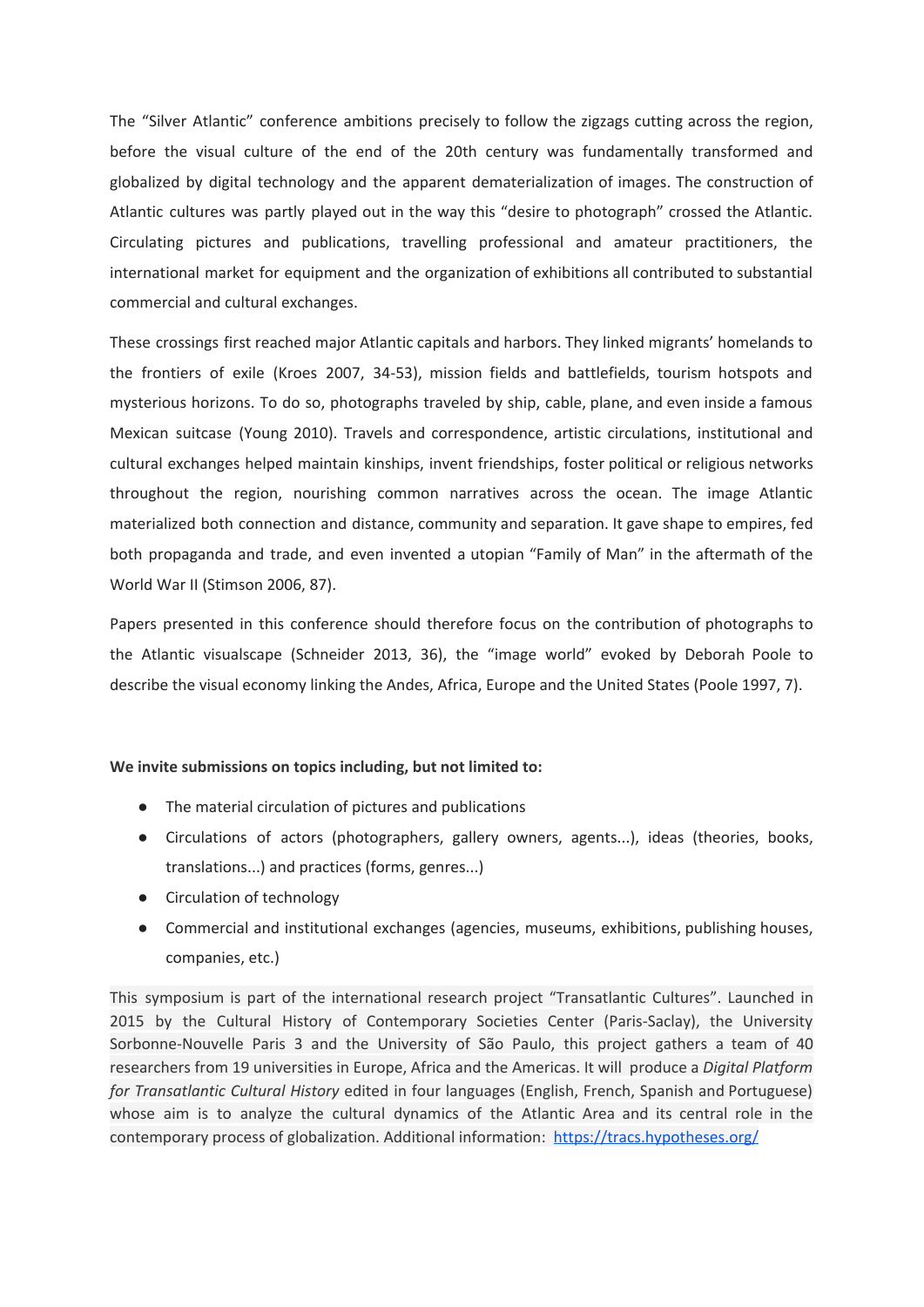# **References**

- Batchen, Geoffrey. 2001. *Each wild idea: writing, photography, history*. Cambridge, Mass: MIT Press.
- Brunet, François. 2000. *La naissance de l'idée de photographie*. Paris : Presses Universitaires de France.
- Brunet, François, Gaëlle Morel and Nathalie Boulouch. 2007. "Zigzags." *Etudes Photographiques*, 21 (December): 2-5.
- Espagne, Michel. « La notion de transfert culturel. » *Revue Sciences/Lettres* 1 | 2013 (May 2012). https//doi.org/ 10.4000/rsl.219
- Geary, Christaud M. 2007. « Mondes virtuels : les représentations des peuples d'Afrique de l'ouest par les cartes postales, 1895-1935 ». *Le temps des médias* 1 (8): 75-104.
- Kea, Pamela. 2017. "Photography, care and the visual economy of Gambian transatlantic kinship relations." *Journal of Material Culture*, 22 (1): 51-71.
- Kossoy, Boris. 2003. *Fotografia & Historía*. São Paulo: Atelié editorial.
- Kroes, Rob. 2007. *Photographic Memories. Private Pictures, Public Images, and American History*. Hanover, New Hampshire: Dartmouth College Press.
- Poole, Deborah. 1997. *Vision, Race and Modernity: A Visual Economy of the Andean Image World,* Princeton, New Jersey: Princeton University Press.
- Schneider, Jürg. 2013. "Portrait Photography: A Visual Currency in the Atlantic Visualscape." In *Portraiture and Photography in Africa*, edited by John M. Peffer and Elisabeth Lynn Cameron. Bloomington: Indiana University Press.
- Stimson, Blake. 2006*. The Pivot of the World: Photography and Its Nation*. Cambridge, MA and London: The MIT Press.
- Young, Cynthia. 2010. *The Mexican suitcase. The rediscovered Spanish Civil War negatives of Capa, Chim, and Taro*. Göttingen: Steidl, New York: International Center of Photography.

#### **Additional information:**

20-minute papers will be presented in French or English.

Deadline for sending proposals: 15 June 2019

Email: [silveratlantic2020@gmail.com](mailto:silveratlantic@gmail.com)

Proposal format: abstract in English (no more than 1,500 characters), ten references and a biography (500 characters).

Notification of acceptance: 15 September 2019

Papers will be expected by February 1st, 2020